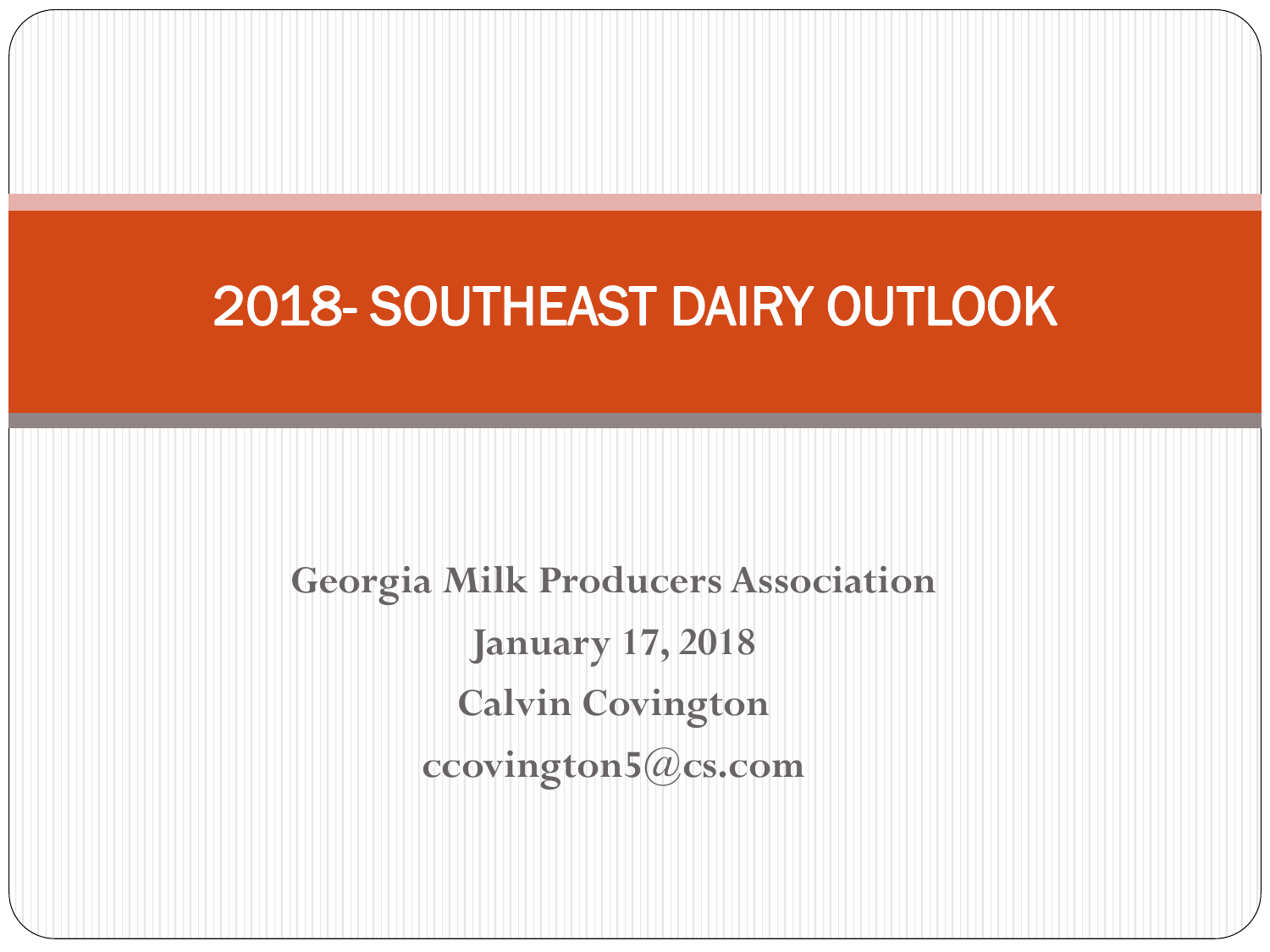# OBJECTIVES

- Provide you with information to help you better understand what is happening with milk prices.
- Provide my thoughts on milk demand and supply.
- Provide you with my forecast for 2018 blend prices.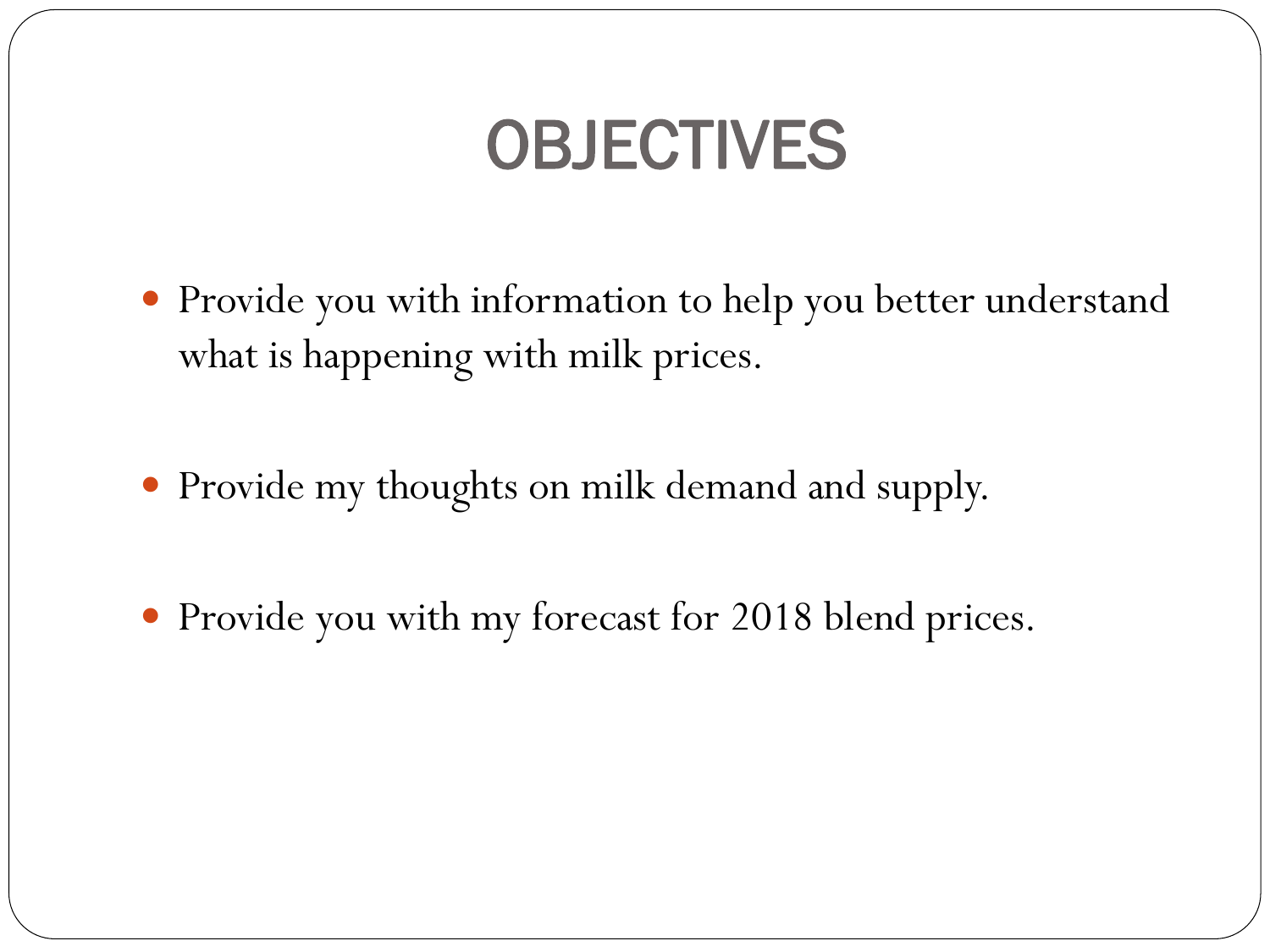## Commercial Disappearance (Demand) – January-October

|                     | 2014                            | 2015    | 2016   | 2017   |
|---------------------|---------------------------------|---------|--------|--------|
|                     | (Total Solids - million pounds) |         |        |        |
| <b>Domestic</b>     | 19,005                          | 19,605  | 20,004 | 20,177 |
| % Change            | 1.2%                            | 3.2%    | 2.2%   | 0.7%   |
| Export              | 3,327                           | 3,069   | 3,111  | 3,246  |
| % Change            | 2.7%                            | $-7.8%$ | 1.4%   | 4.3%   |
| <b>Total Solids</b> | 22,332                          | 22,674  | 23,155 | 23,423 |
| % Change            | 1.5%                            | 1.5%    | 2.1%   | 1.2%   |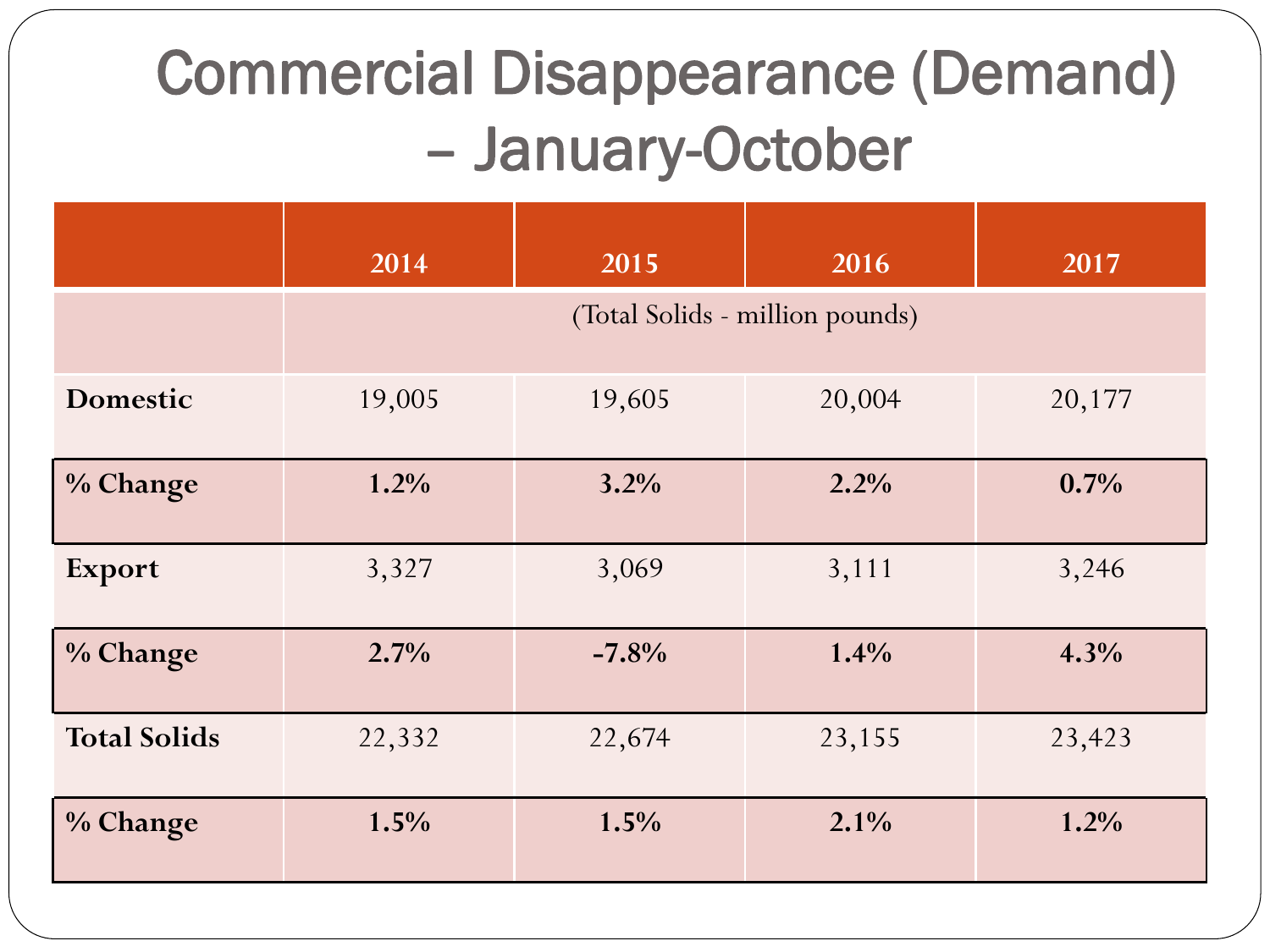### Commercial Disappearance Fat + Nonfat Solids

| Year<br>(January-<br>October) | Fat<br>(million lbs.) | Change<br><b>Previous Year</b> | <b>Nonfat Solids</b><br>(million lbs.) | <b>Change Previous</b><br>Year |
|-------------------------------|-----------------------|--------------------------------|----------------------------------------|--------------------------------|
| 2013                          | 6,718                 | 3.2%                           | 15,295                                 | 0.8%                           |
| 2014                          | 6,847                 | 1.9%                           | 15,486                                 | 1.2%                           |
| 2015                          | 6,808                 | $-0.6%$                        | 15,866                                 | 2.5%                           |
| 2016                          | 7,046                 | 3.5%                           | 16,109                                 | 1.5%                           |
| 2017                          | 7,222                 | 2.5%                           | 16,201                                 | 0.6%                           |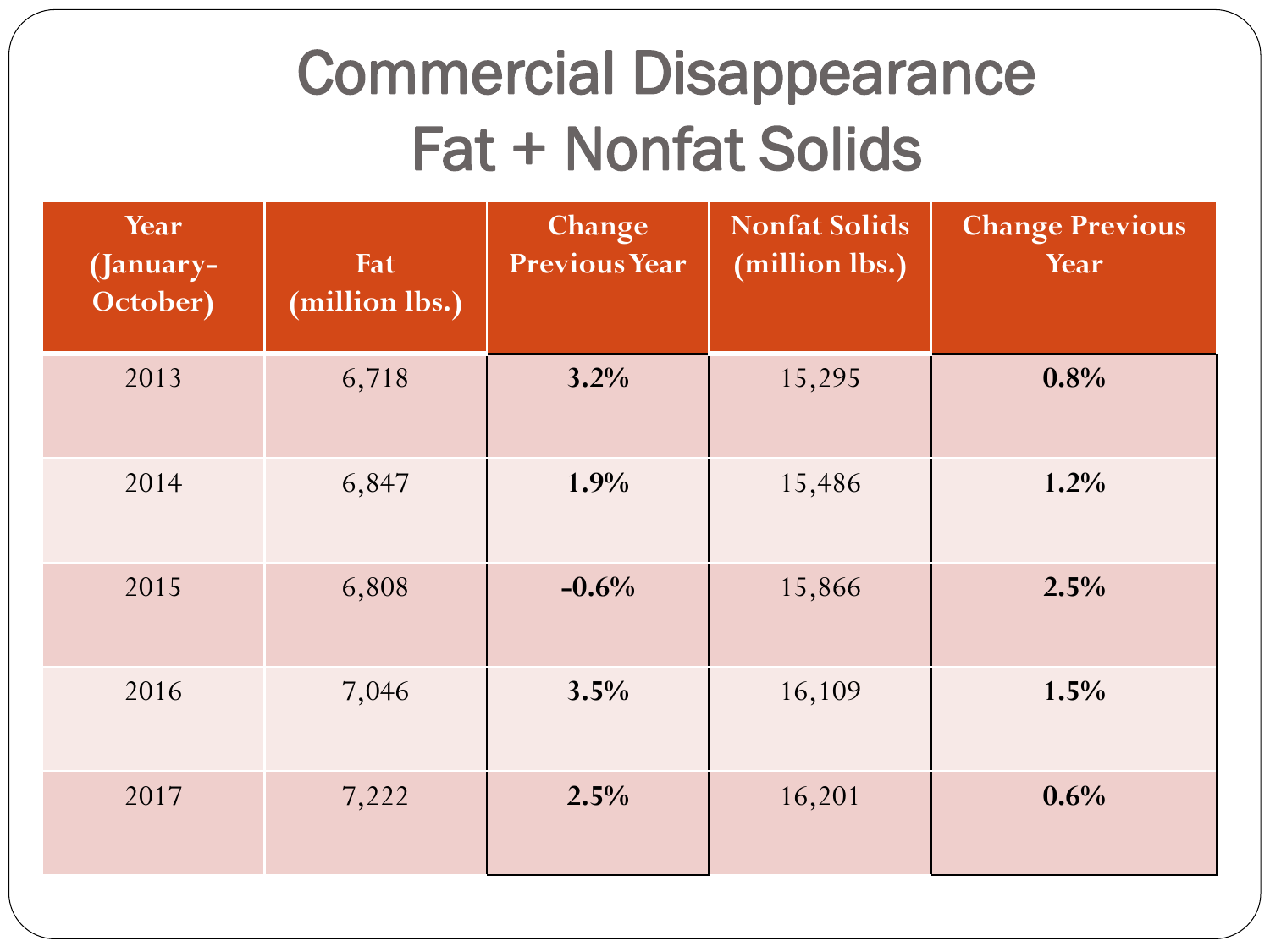## Commercial Disappearance Domestic % and Export %

| Year<br>(January-October) | Domestic %<br>(Total Solids Basis) | Export %<br>(Total Solids Basis) |
|---------------------------|------------------------------------|----------------------------------|
| 2013                      | 85.3 %                             | 14.7%                            |
| 2014                      | 85.1%                              | 14.9%                            |
| 2015                      | 86.5%                              | 13.5%                            |
| 2016                      | 86.6%                              | 13.4%                            |
| 2017                      | 86.1%                              | 13.9%                            |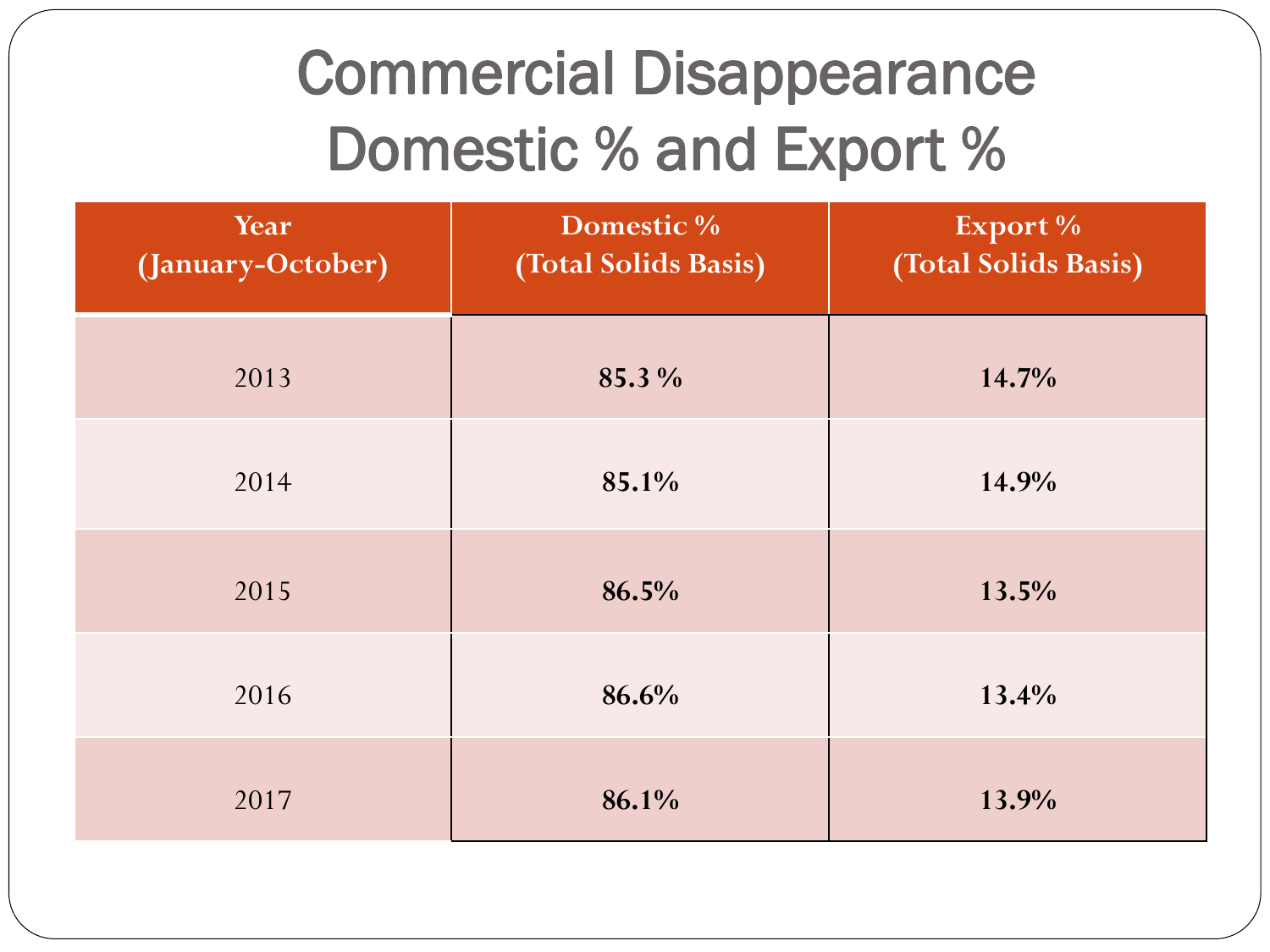# NFDM/SMP World Exports

| Country                                         | 2015  | 2016           | 2017(e) |
|-------------------------------------------------|-------|----------------|---------|
|                                                 |       | (million lbs.) |         |
| <b>European Union</b>                           | 1,526 | 1,265          | 1,673   |
| <b>New Zealand</b>                              | 906   | 882            | 893     |
| Australia                                       | 443   | 364            | 375     |
| Argentina                                       | 53    | 57             | 46      |
| Canada                                          | 31    | 31             | 165     |
| <b>Total Foreign</b>                            | 3,358 | 3,093          | 3,534   |
| <b>United States</b>                            | 1,235 | 1,307          | 1,312   |
| <b>Total Export</b>                             | 4,592 | 4,400          | 4,846   |
| <b>U.S.</b> %                                   | 27%   | 30%            | 27%     |
| <b>USDA</b> : Dairy Markets:<br>World and Trade |       |                |         |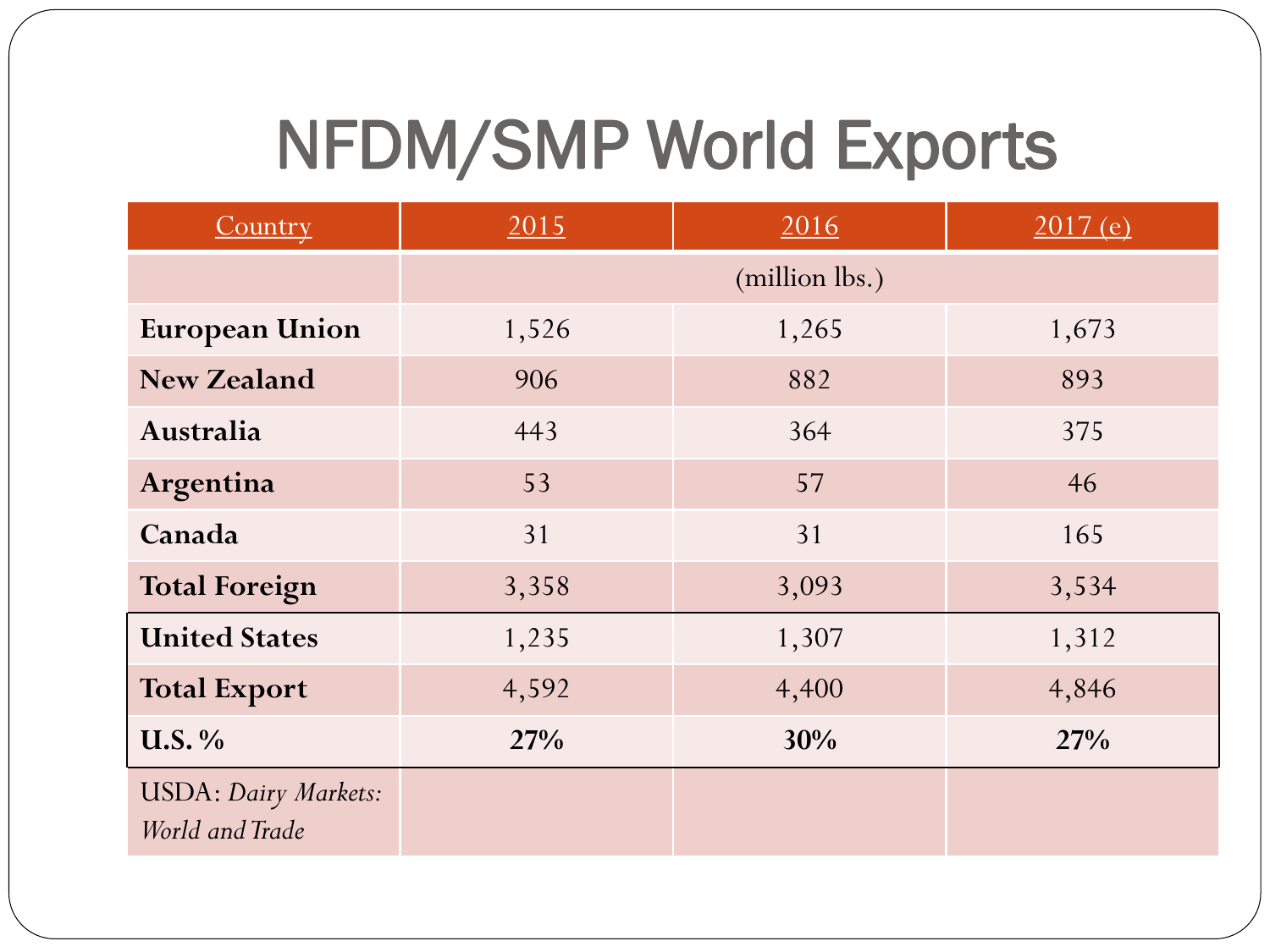## INVENTORY

| Product                          | November 2016 | November 2017  | Change % |
|----------------------------------|---------------|----------------|----------|
|                                  |               | (million lbs.) |          |
| <b>Butter</b>                    | 161           | 159            | $-1\%$   |
| <b>American Cheese</b>           | 713           | 733            | $+3%$    |
| <b>Nonfat Dry Milk</b><br>Powder | 224           | 328            | $+46%$   |
| Dry Whey                         | 61            | 94             | $+54$    |
| <b>Skim Milk Powder</b><br>(EU)  |               | 800            |          |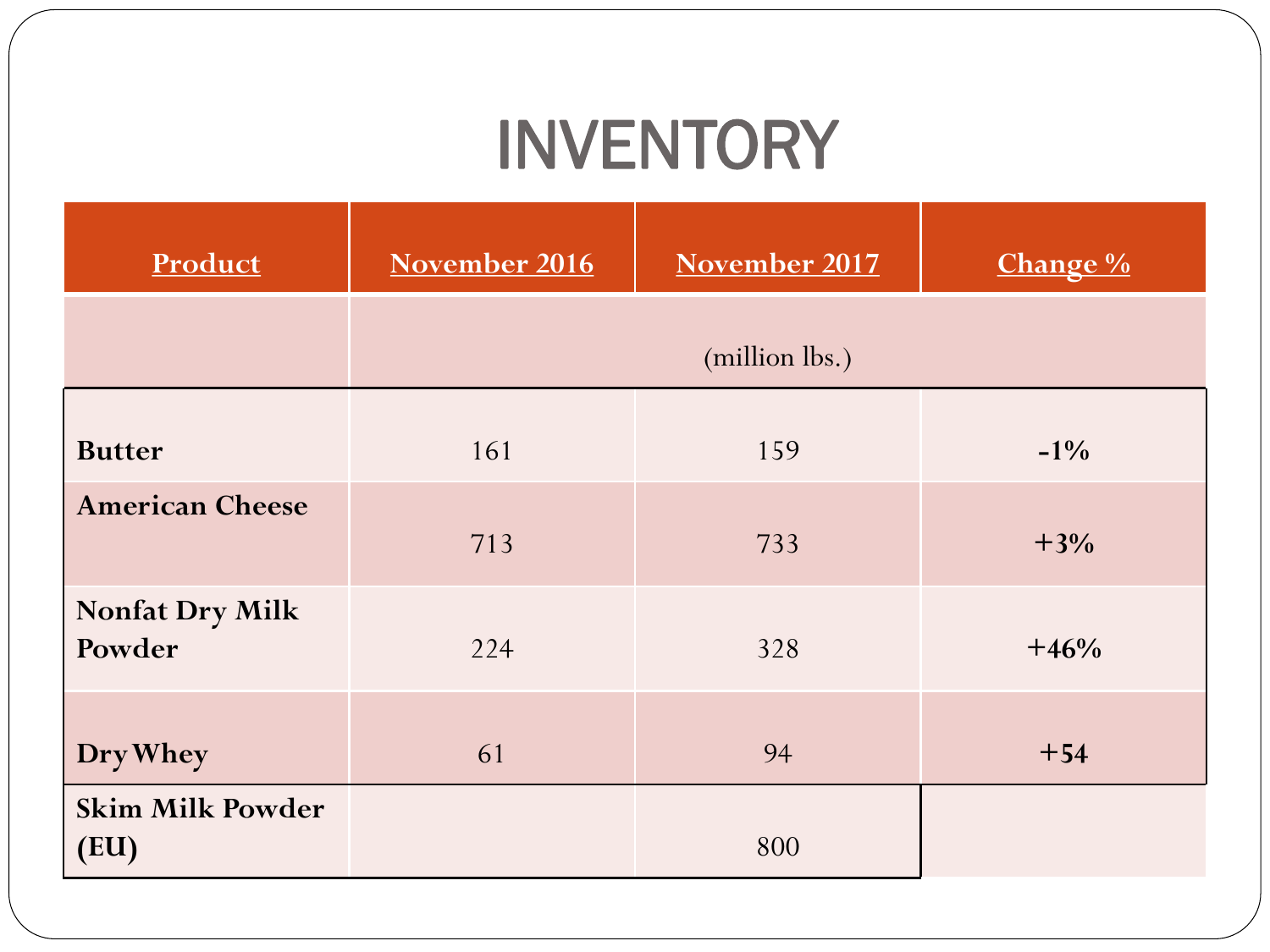### Southeast is a Fluid Milk Market

| <b>Federal Order</b>                   | Class $I\%$ | Class II $%$ | Class III & IV % |
|----------------------------------------|-------------|--------------|------------------|
| Appalachian                            | 69%         | 16%          | 15%              |
| Florida                                | 83%         | $11\%$       | $6\%$            |
| Southeast                              | 70%         | 14%          | 16%              |
| Total<br>Southeastern<br><b>Orders</b> | 72%         | 14%          | 14%              |
| U.S.                                   | 25%         | 12%          | 63%              |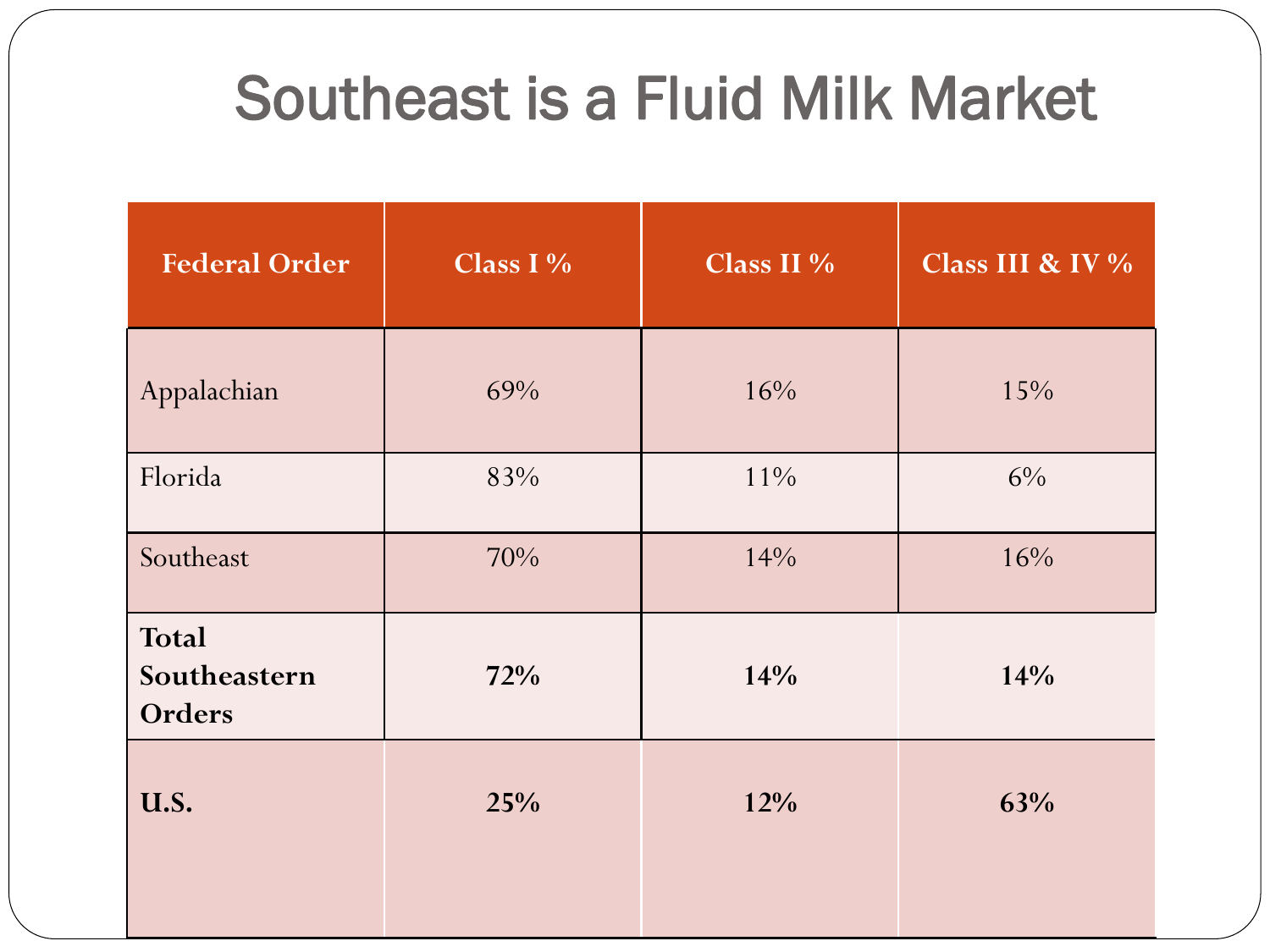### **Class I Utilization (Demand) Southeastern Federal Orders**

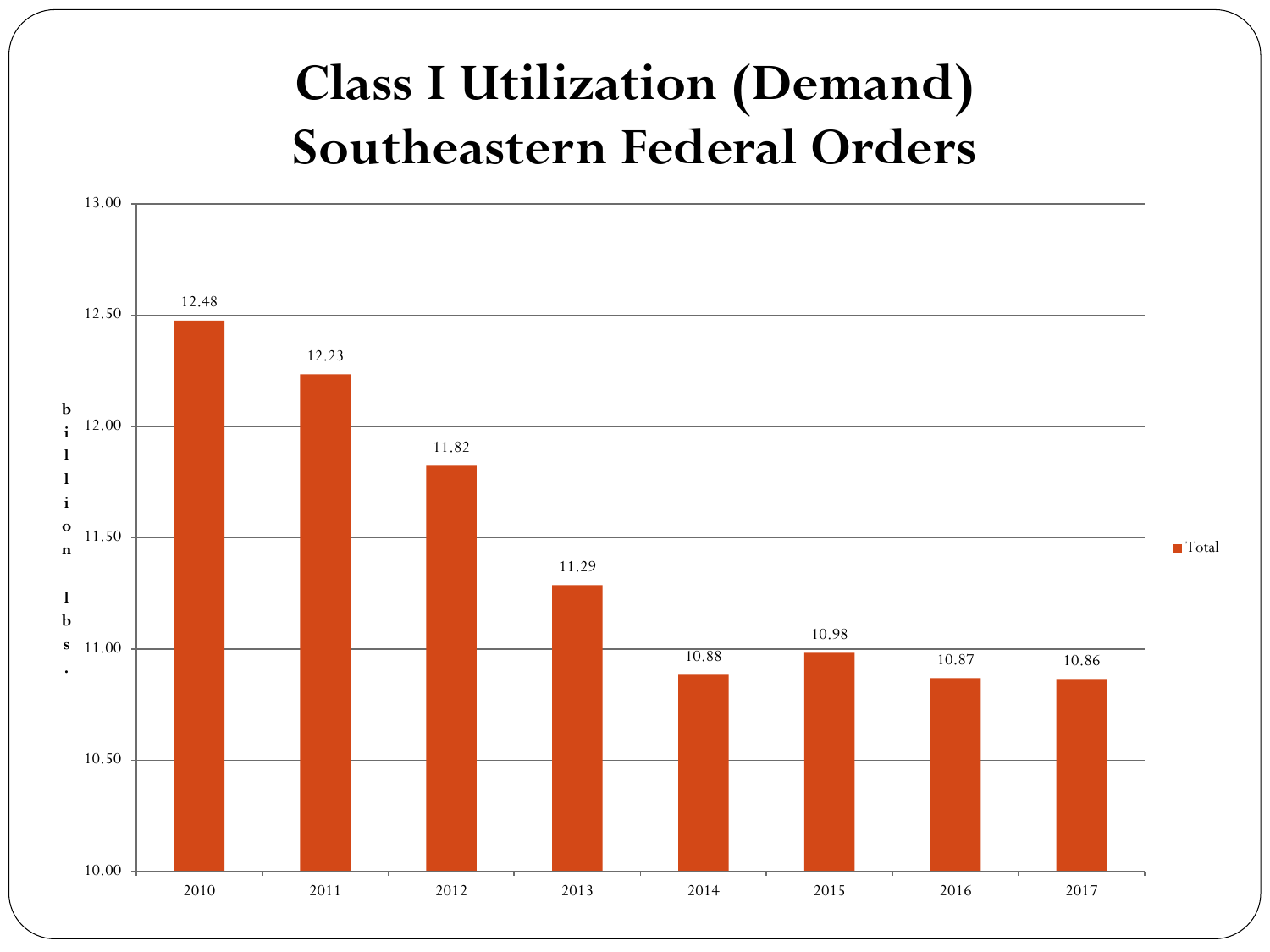# Southeast Demand Class I Utilization (billion lbs.)

| Year                 | Appalachian | Florida | Southeast | <b>Total</b> |
|----------------------|-------------|---------|-----------|--------------|
| 2013                 | 4.15        | 2.60    | 4.54      | 11.29        |
| 2014                 | 4.09        | 2.52    | 4.27      | 10.88        |
| 2015                 | 4.19        | 2.49    | 4.30      | 10.98        |
| 2016                 | 4.22        | 2.44    | 4.21      | 10.87        |
| 2017                 | 4.36        | 2.36    | 4.14      | 10.86        |
| Change since<br>2013 | 5.1%        | $-9.2%$ | $-8.8%$   | $-3.8%$      |
| <b>Milk tankers</b>  | $+12$       | $-14$   | $-22$     | $-24$        |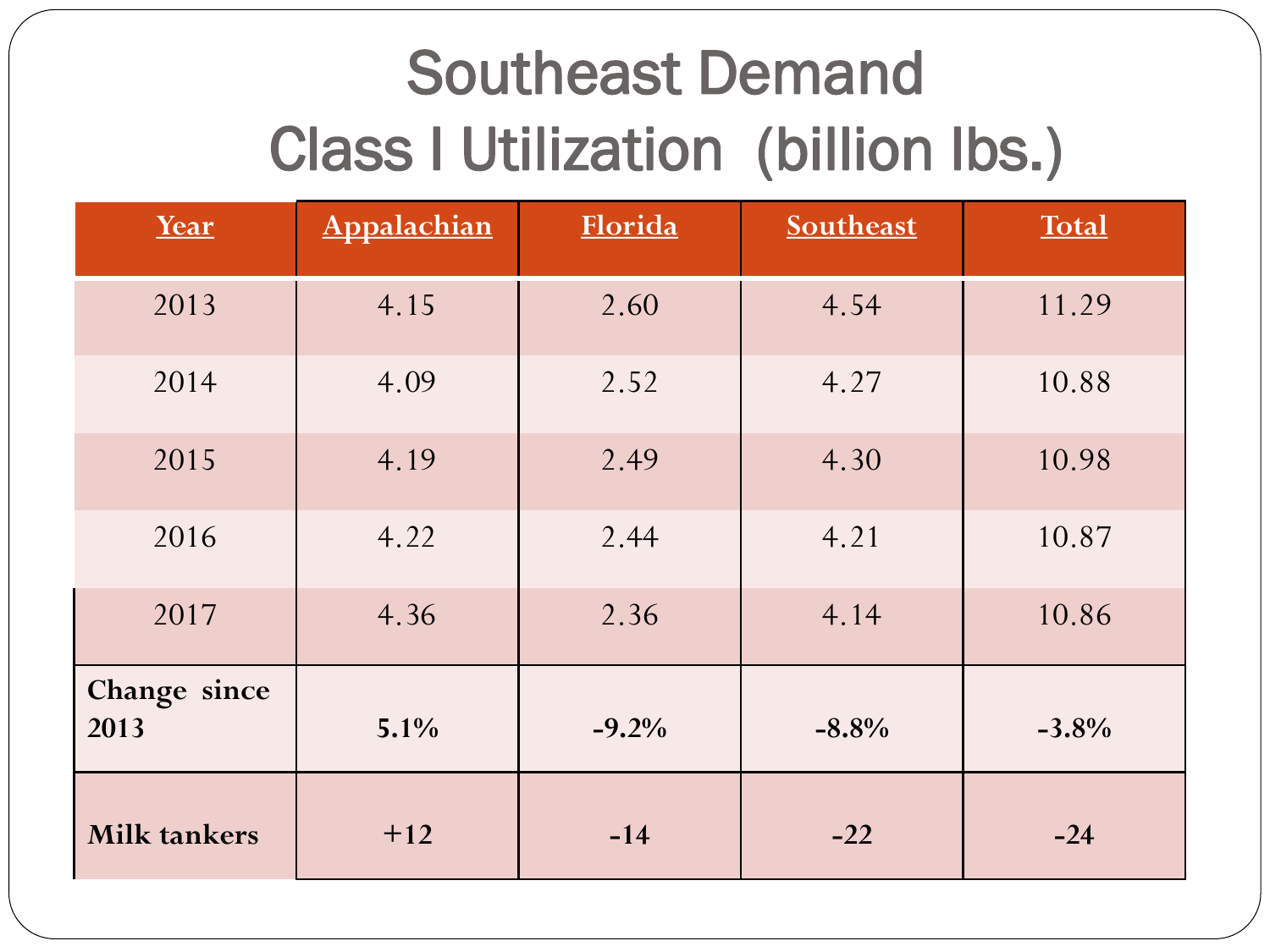### Competition in the Fluid Milk Case

- USDA study: Plant based beverages market share increased from: 5.67% in 2013 to 7.63% in 2015.
- 126 different products in fluid milk case: 87 milk based 39 plant based
- Specialty Food Association 2018 more plant based products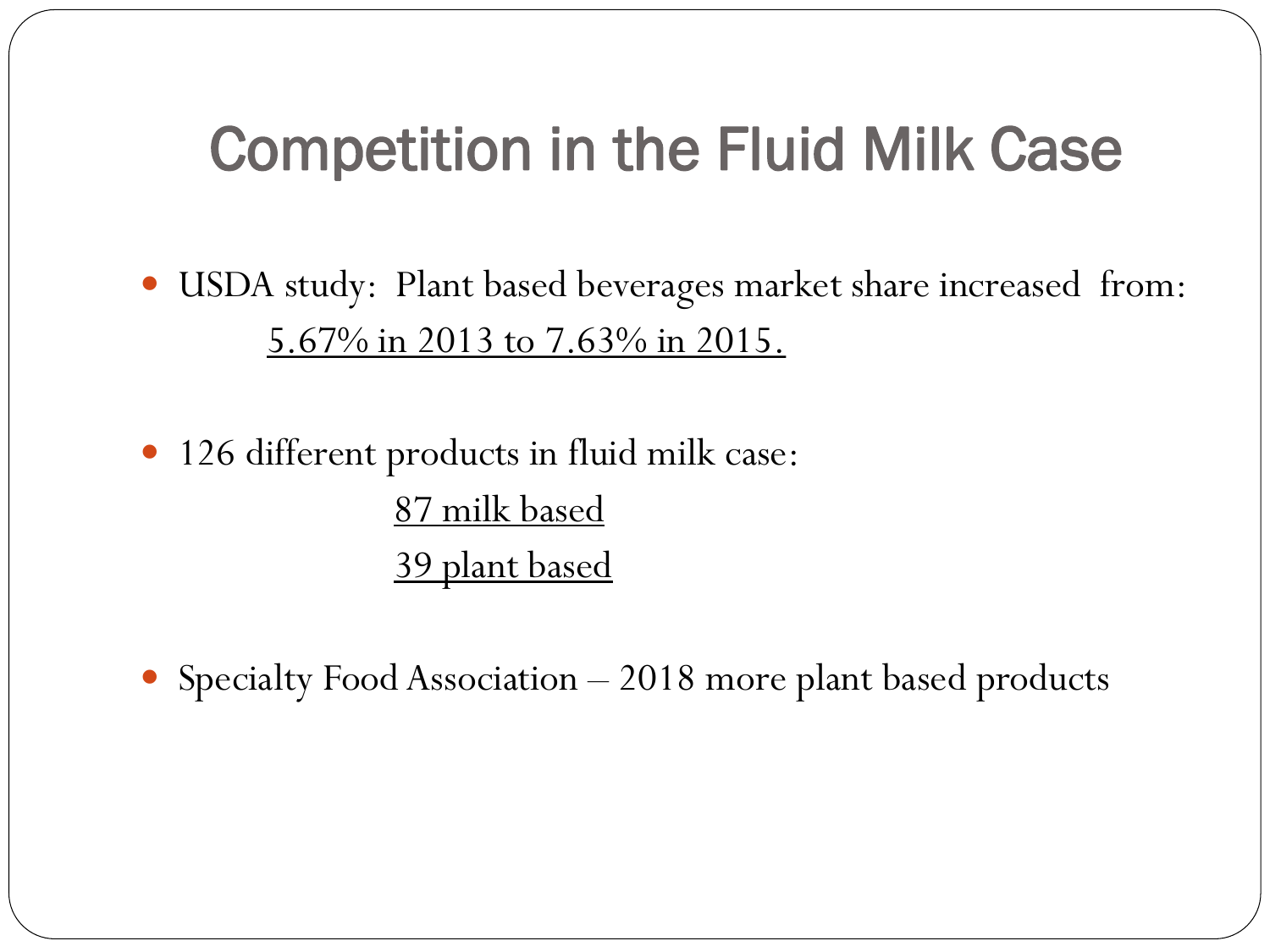# DEMAND – My Thoughts

- 1. Domestic demand sluggish.
- 2. Competition domestic and foreign.
- 3. Fat is driving demand.
- 4. Protein (powder + dry whey) inventories are a challenge.
- 5. Southeastern overall fluid demand leveling off, but challenge in Florida.

Current demand, alone, not strong enough to advance milk prices.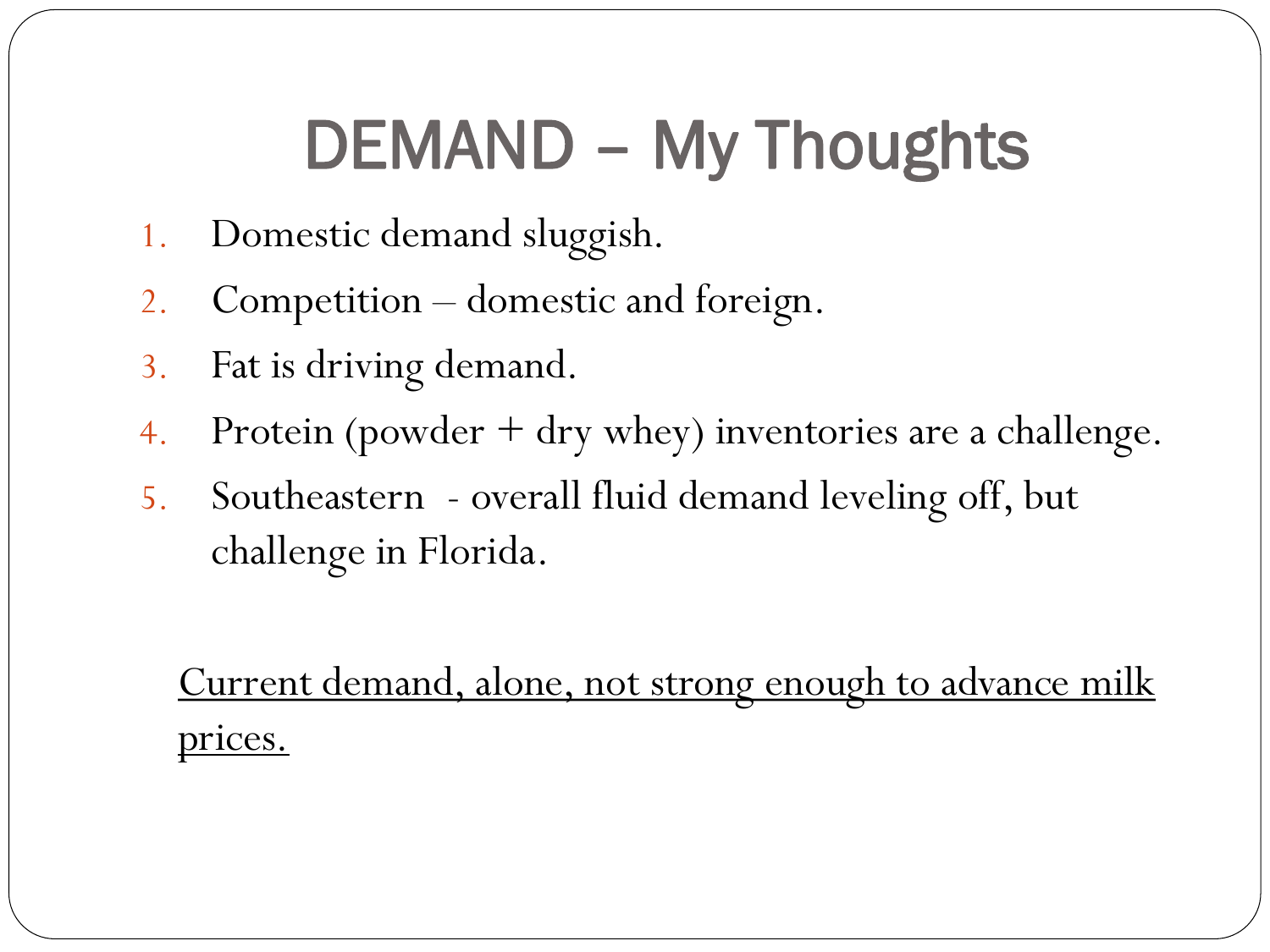#### **Number of Dairy Cows Selected Years (year-end)**

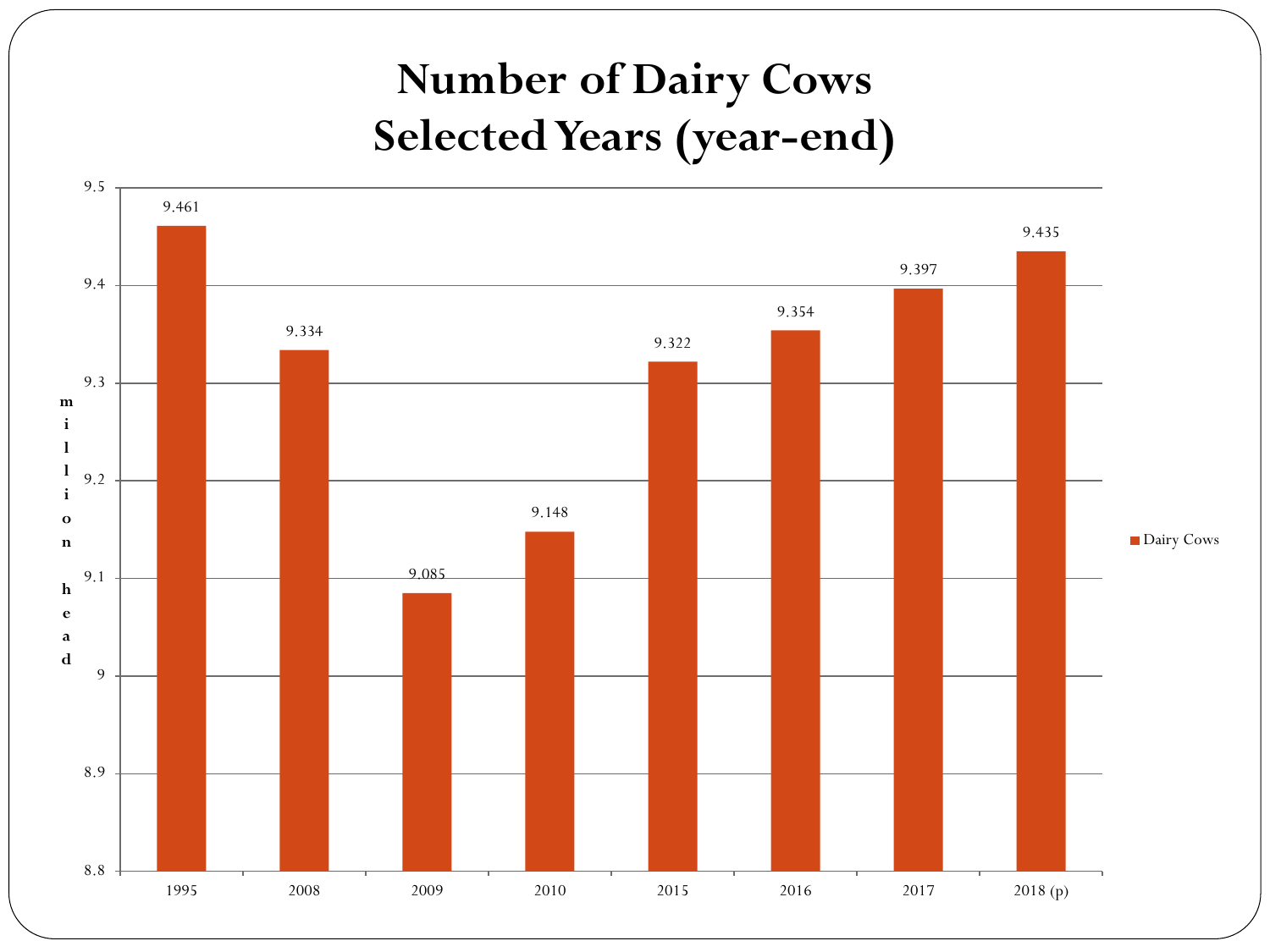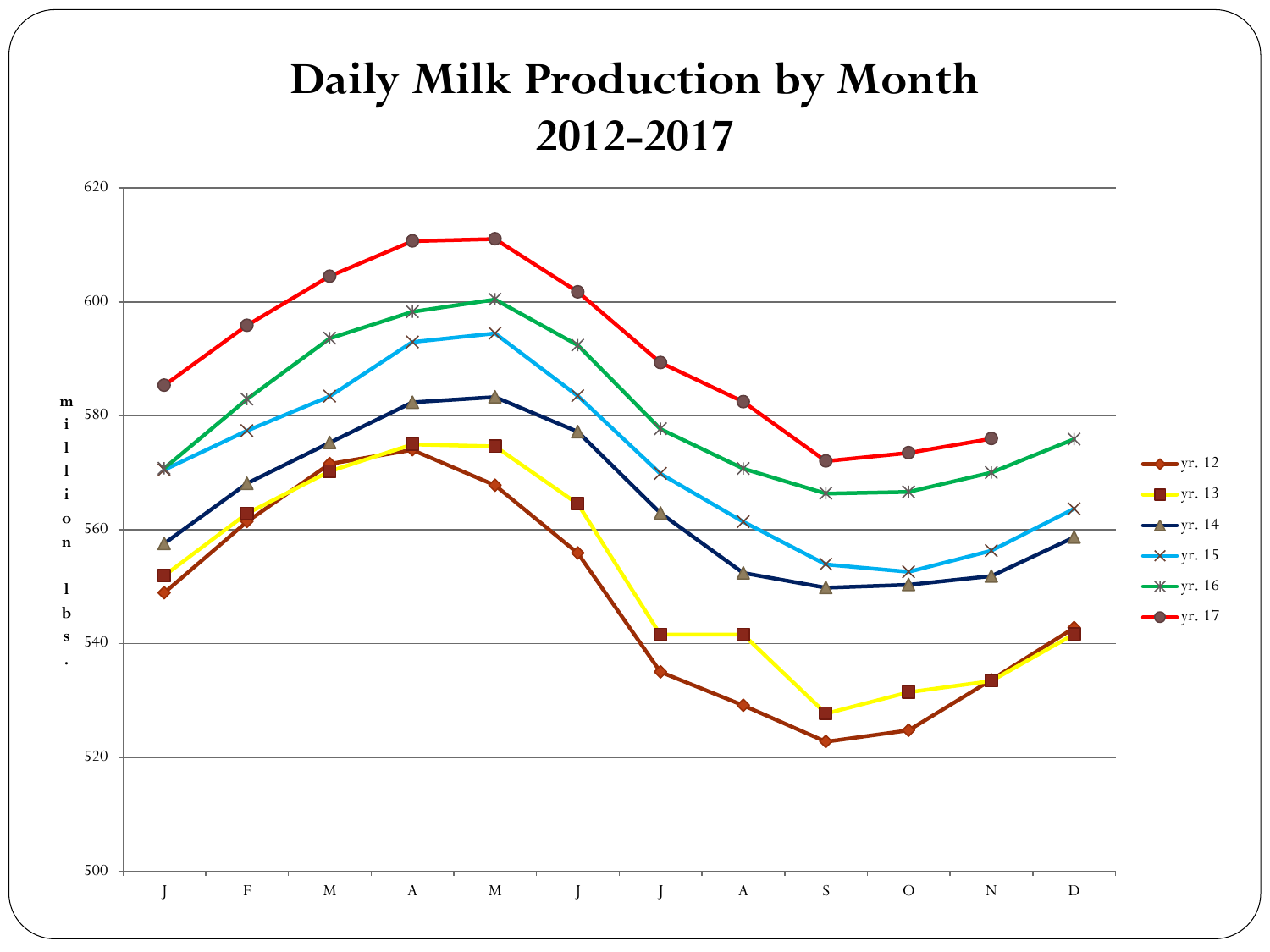# Regional Milk Production

| Region           | <b>2016 (January-</b><br>September) | <b>2017 (January-</b><br>September) | <b>Change</b> $\%$ |
|------------------|-------------------------------------|-------------------------------------|--------------------|
|                  | (million lbs.)                      |                                     |                    |
| <b>Midwest</b>   | 50,644                              | 51,415                              | 1.5%               |
| California       | 30,569                              | 29,982                              | $-1.9%$            |
| <b>Northwest</b> | 23,349                              | 23,477                              | 0.5%               |
| <b>Northeast</b> | 23,454                              | 23,757                              | $1.3\%$            |
| Southwest        | 17,952                              | 19,650                              | 9.5%               |
| Southeast        | 7,178                               | 7,146                               | $-0.4\%$           |
| Plains           | 6,723                               | 6,917                               | 2.9%               |
| Alaska + Hawaii  | 29                                  | 32                                  | 9.3%               |
| <b>Total</b>     | 159,918                             | 162,376                             | 1.5%               |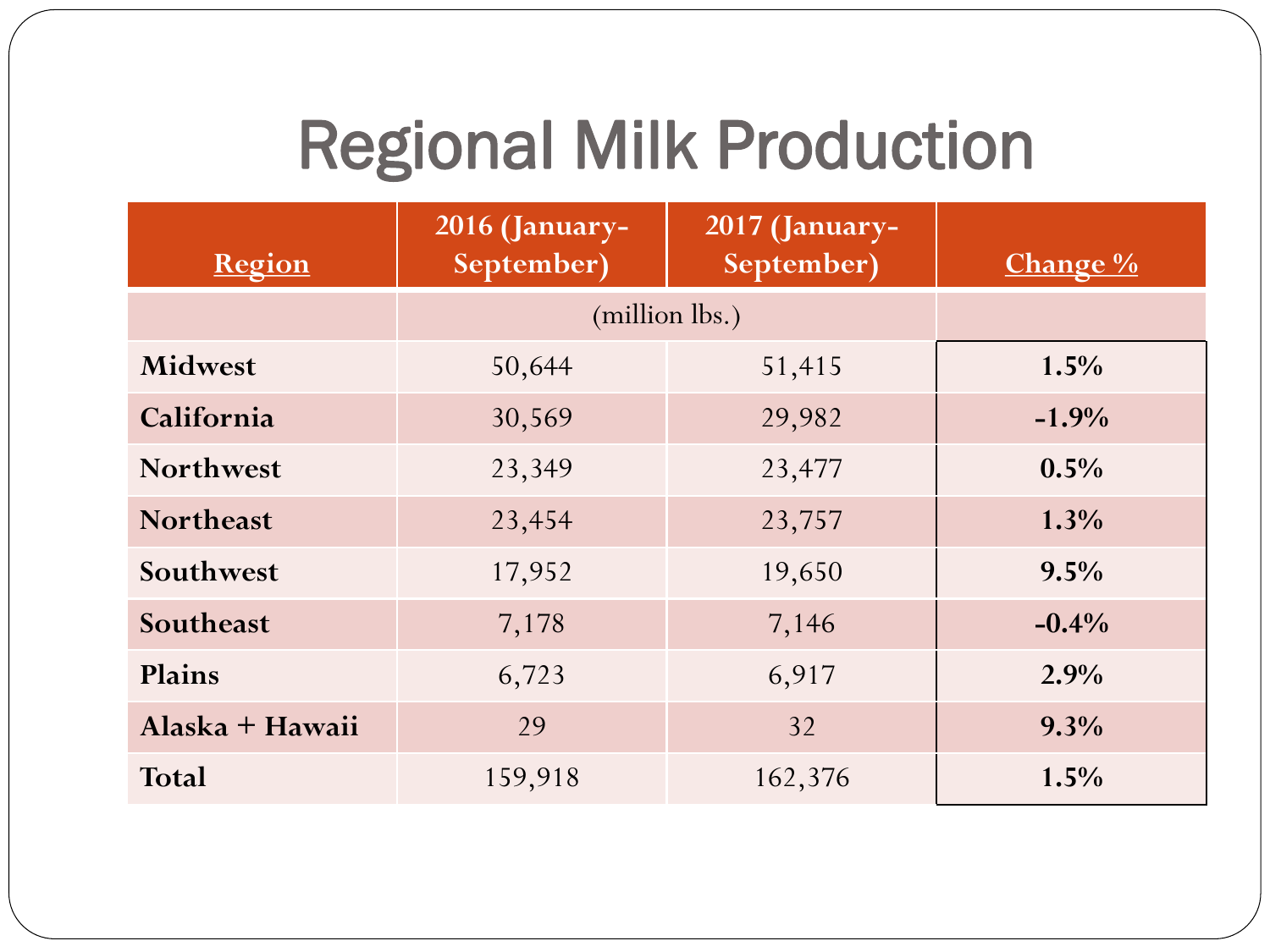## State Production 2017 vs. 2016

| <b>State</b>   | 2016 (January-<br>September) | 2017 (January-<br>September) | Change % |
|----------------|------------------------------|------------------------------|----------|
|                | (million lbs.)               |                              |          |
| Florida        | 1,915                        | 1,919                        | 0.2      |
| Georgia        | 1,391                        | 1,406                        | 1.1      |
| Virginia       | 1,305                        | 1,309                        | 0.3      |
| Kentucky       | 796                          | 784                          | $-1.5$   |
| North Carolina | 732                          | 717                          | $-2.0$   |
| Tennessee      | 531                          | 524                          | $-1.3$   |
| South Carolina | 191                          | 187                          | $-2.1$   |
| Louisiana      | 134                          | 123                          | $-8.2$   |
| Mississippi    | 112                          | 107                          | $-4.5$   |
| Alabama        | 71                           | 70                           | $-1.4$   |
| <b>Total</b>   | 7,178                        | 7,146                        | $-0.4$   |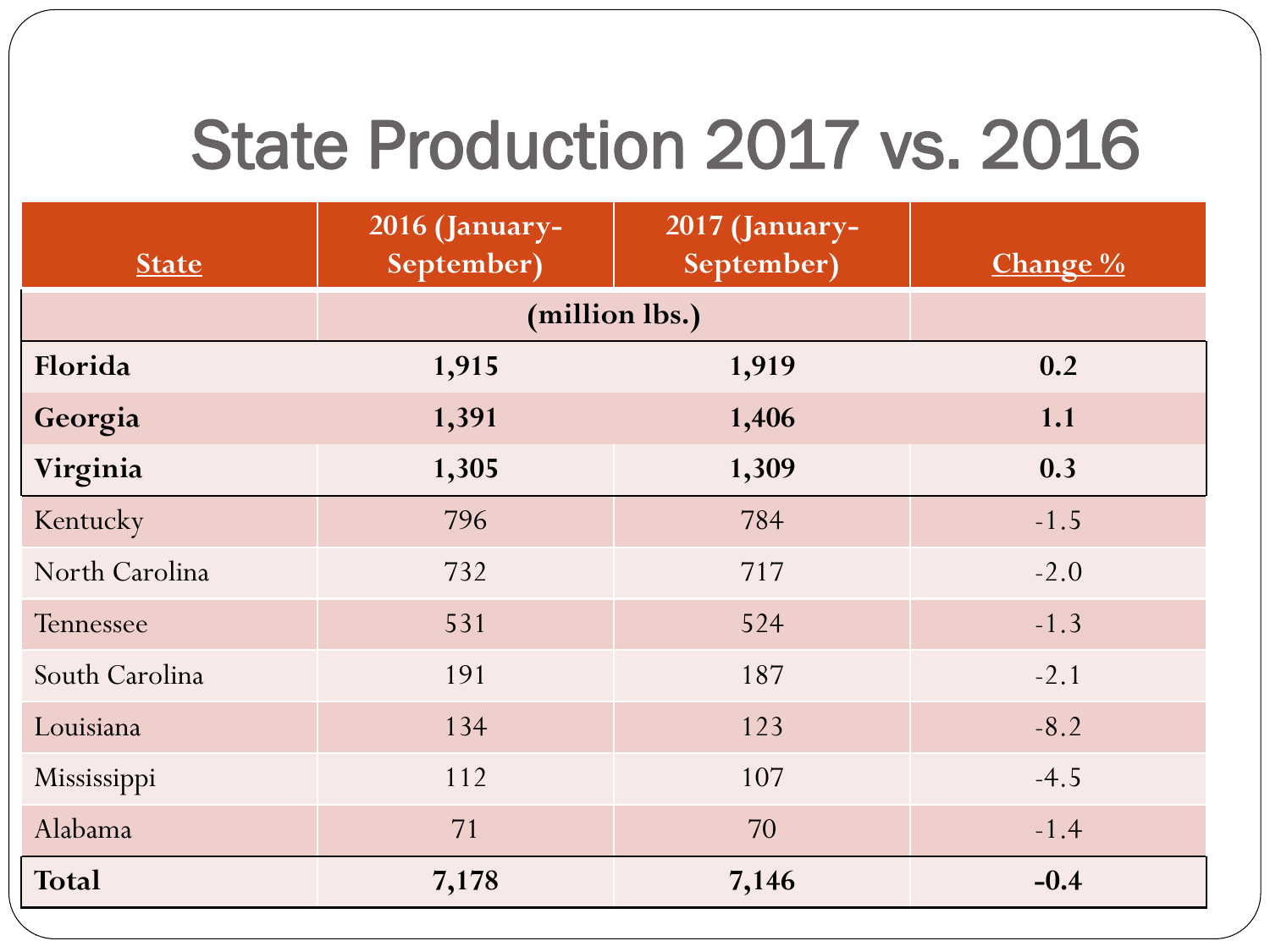### World Milk Production Increasing

| Year                                            | 2017 (estimate)<br>(trillion lbs.) | Change %<br><b>Previous Year</b> |
|-------------------------------------------------|------------------------------------|----------------------------------|
| 2014                                            | 1.07                               | 3.8%                             |
| 2015                                            | 1.09                               | 1.8%                             |
| 2016                                            | 1.09                               | 0.2%                             |
| 2017 (projected)                                | 1.10                               | 1.4%                             |
| 2018 (projected)                                | 1.12                               | 1.8%                             |
| Source: USDA: Dairy Markets:<br>World and Trade |                                    |                                  |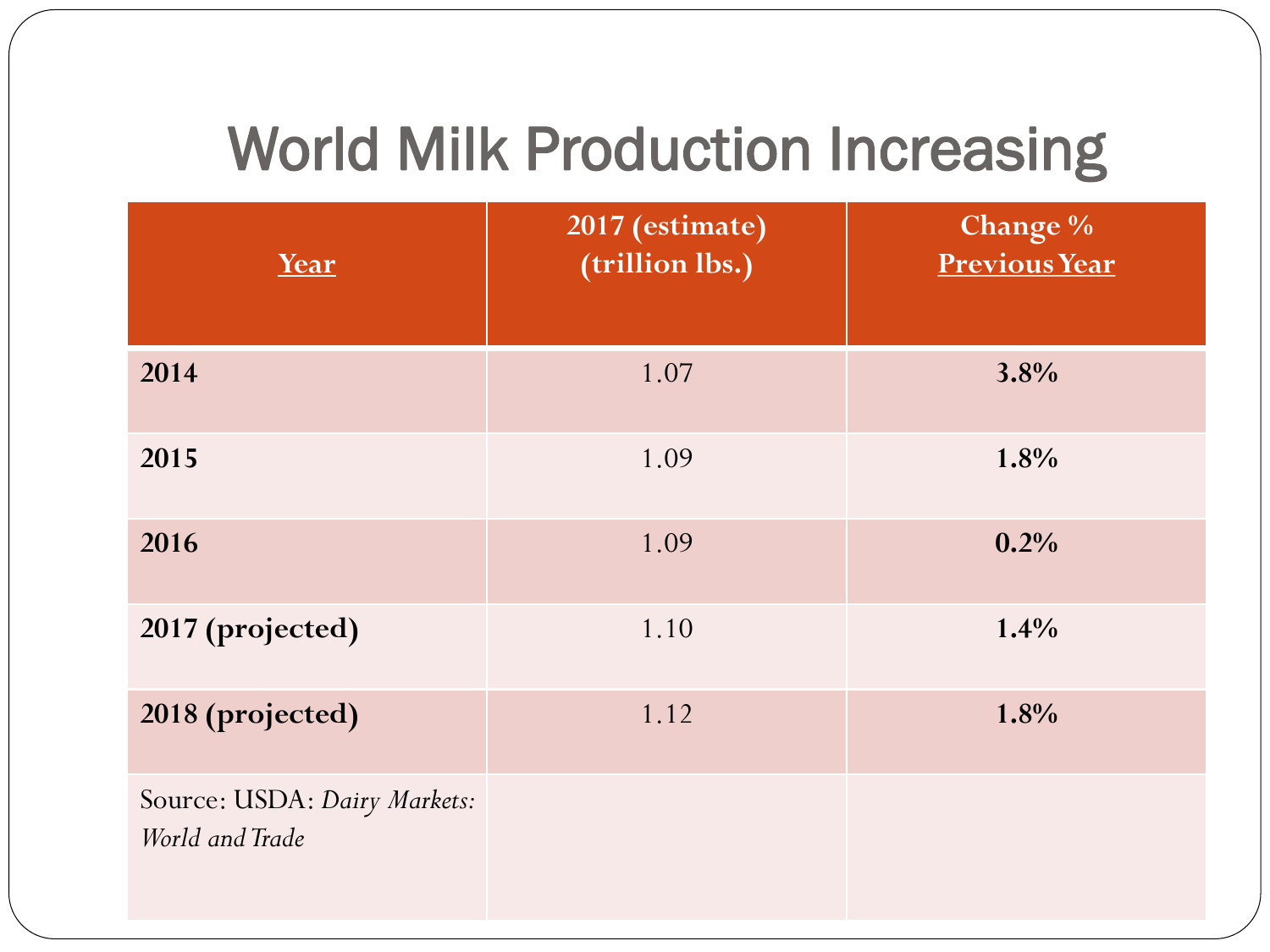# MILK PRODUCTION

- 1. Cows numbers continue to increase.
- 2. Milk production increasing throughout the world.
- 3. U.S. milk production shifting back to east of the Rocky Mountains.
- 4. Production holding in the Southeast, but concentrated in Florida and Georgia.
- 5. USDA projects 2018 milk production +1.4%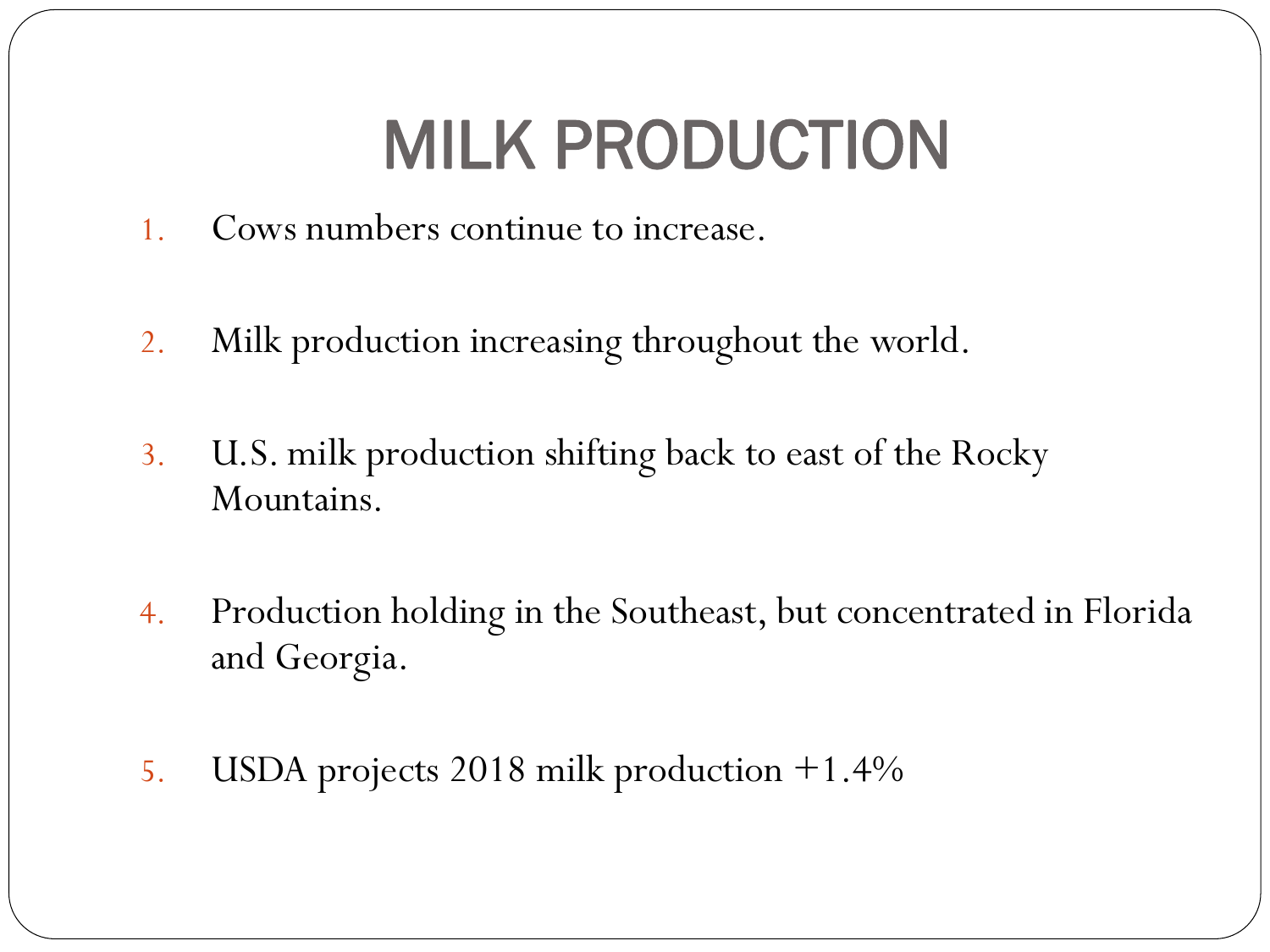#### **DPSR Butter and Cheese 2017 Monthly Average Prices**

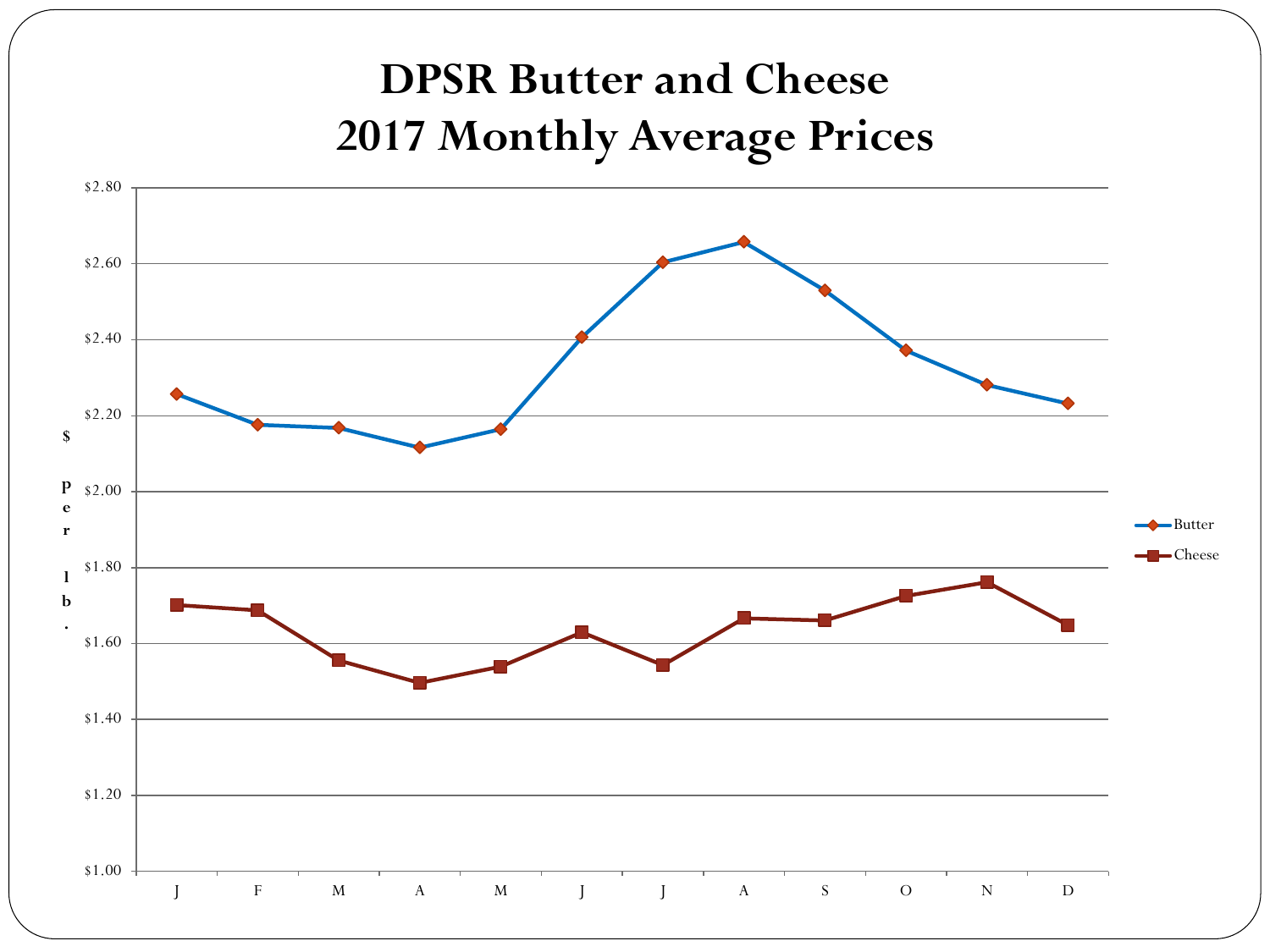### CME Cheese and Butter -2018

| Date            | <b>Block Cheddar</b> | <b>Barrel Cheddar</b>           | <b>Butter</b> |
|-----------------|----------------------|---------------------------------|---------------|
|                 |                      | $(\frac{\text{S}}{\text{lb.}})$ |               |
| January 1, 2018 | \$1.5400             | \$1.4425                        | \$2.2075      |
| January 16      | \$1.4675             | \$1.2750                        | \$2.1600      |
| Change          | $-$ \$0.0725         | $-$ \$0.1675                    | $-$ \$0.0475  |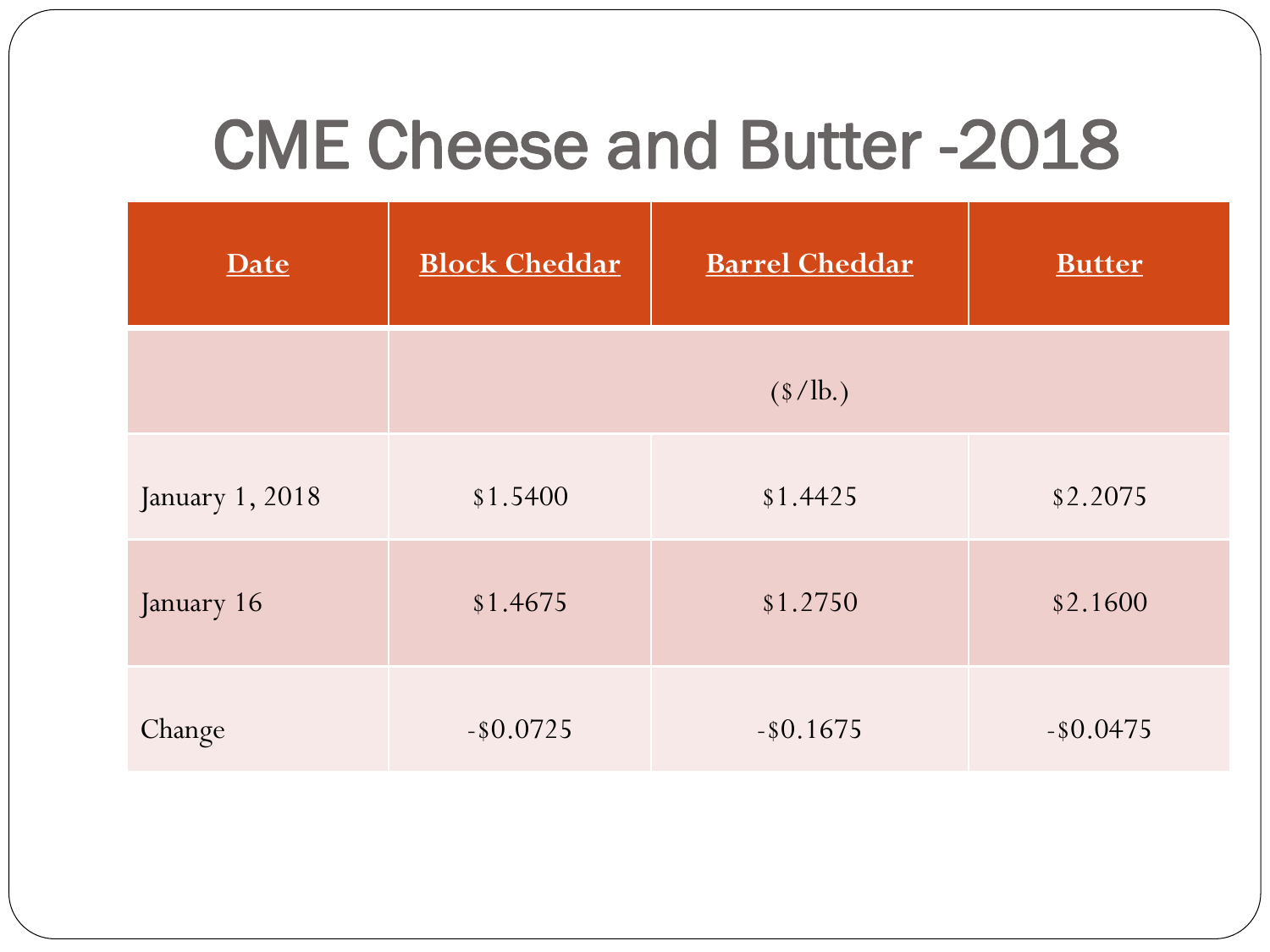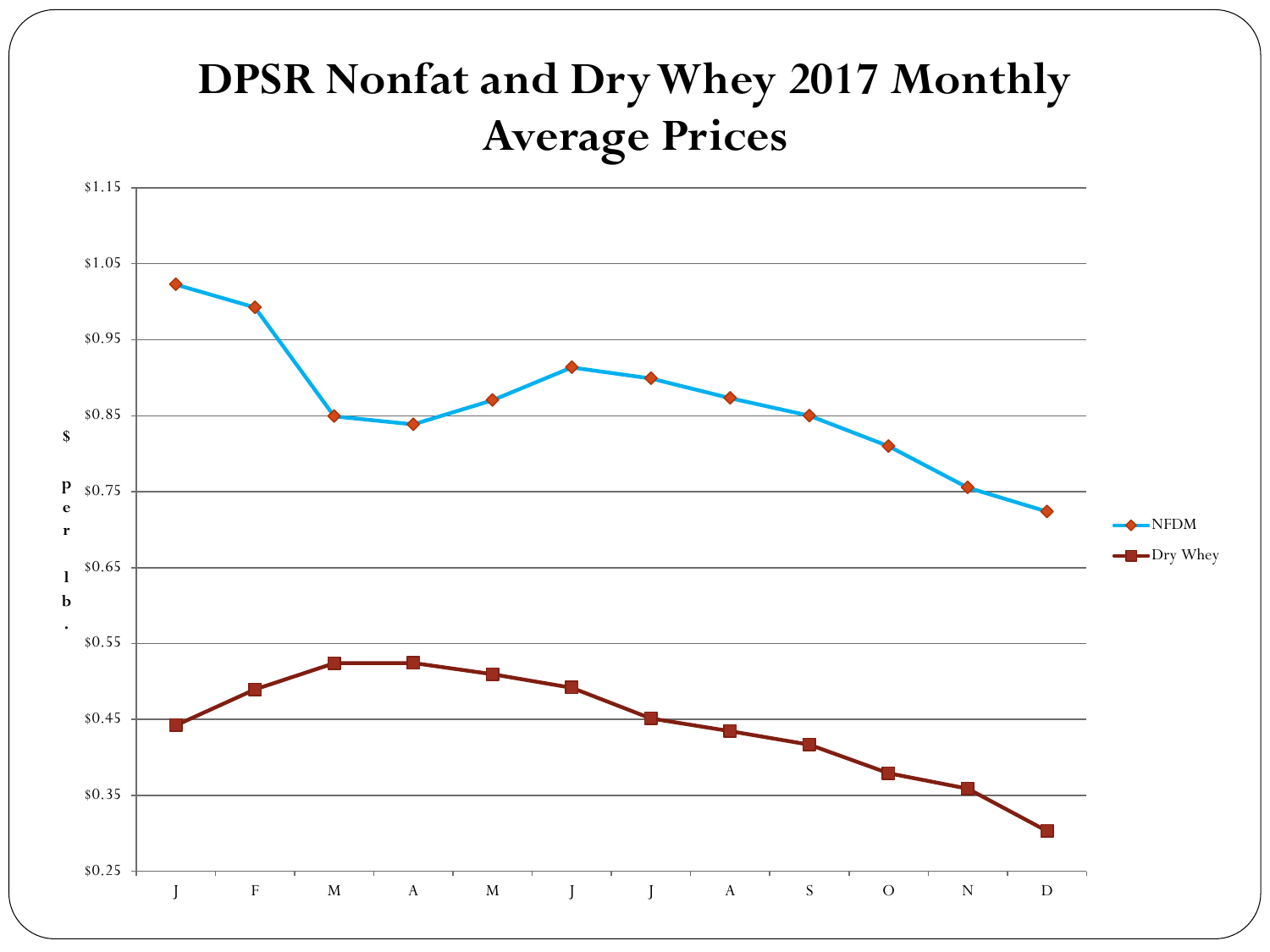#### **Southeast Federal Order Annual Blend Prices base zone -3.5% fat**

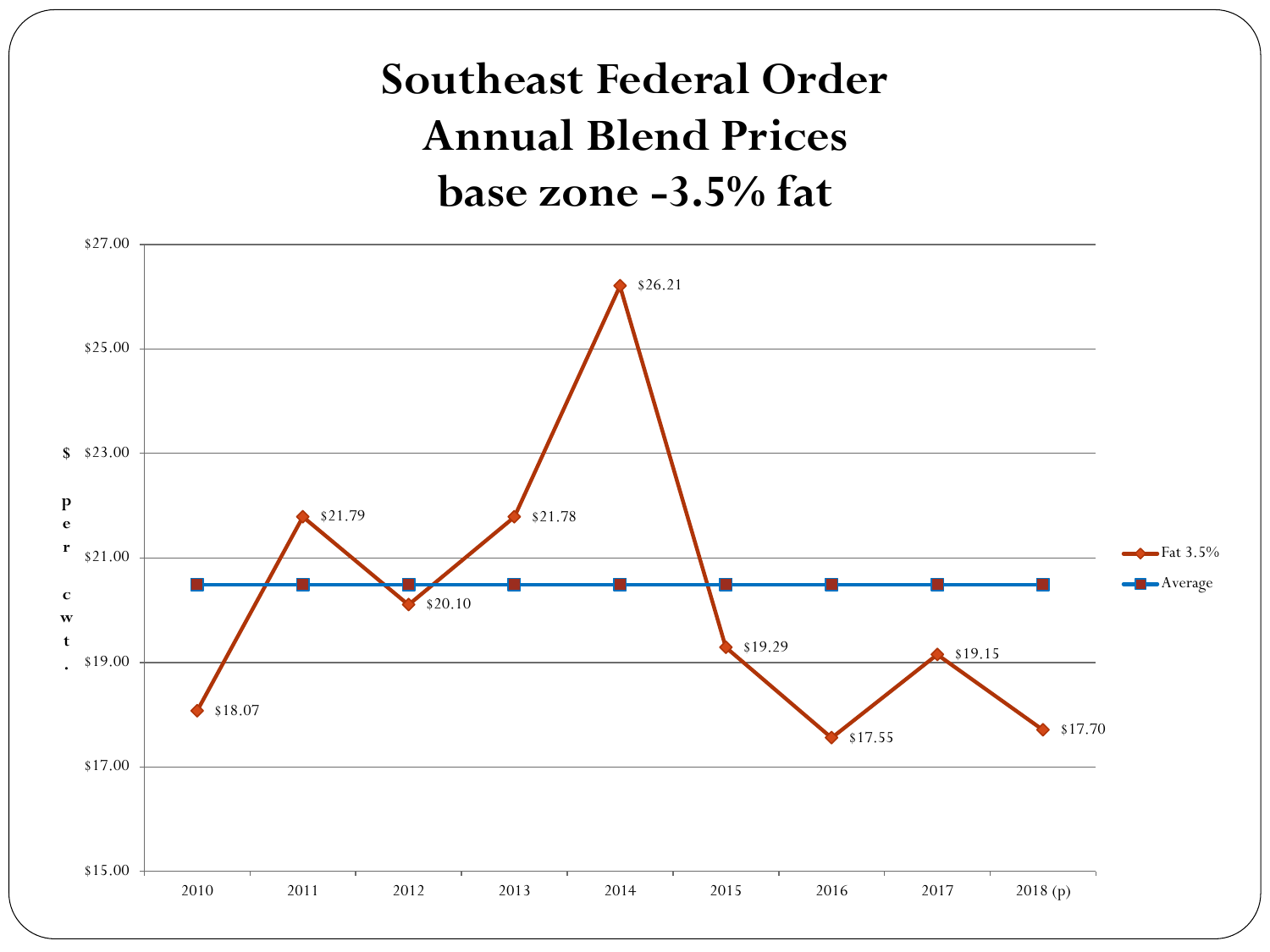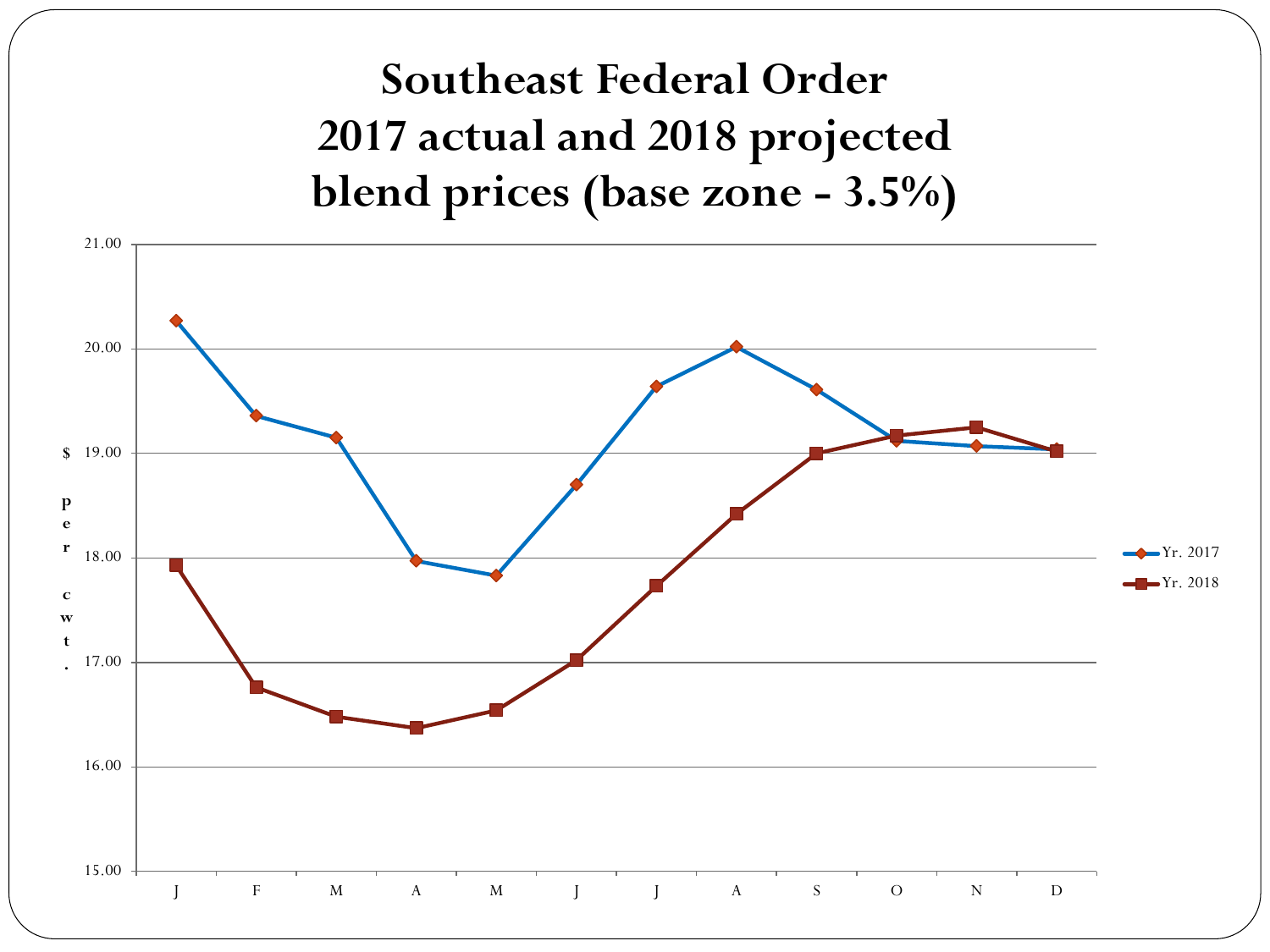#### **Southeast Order Annual Skim and Fat Prices (blend)**

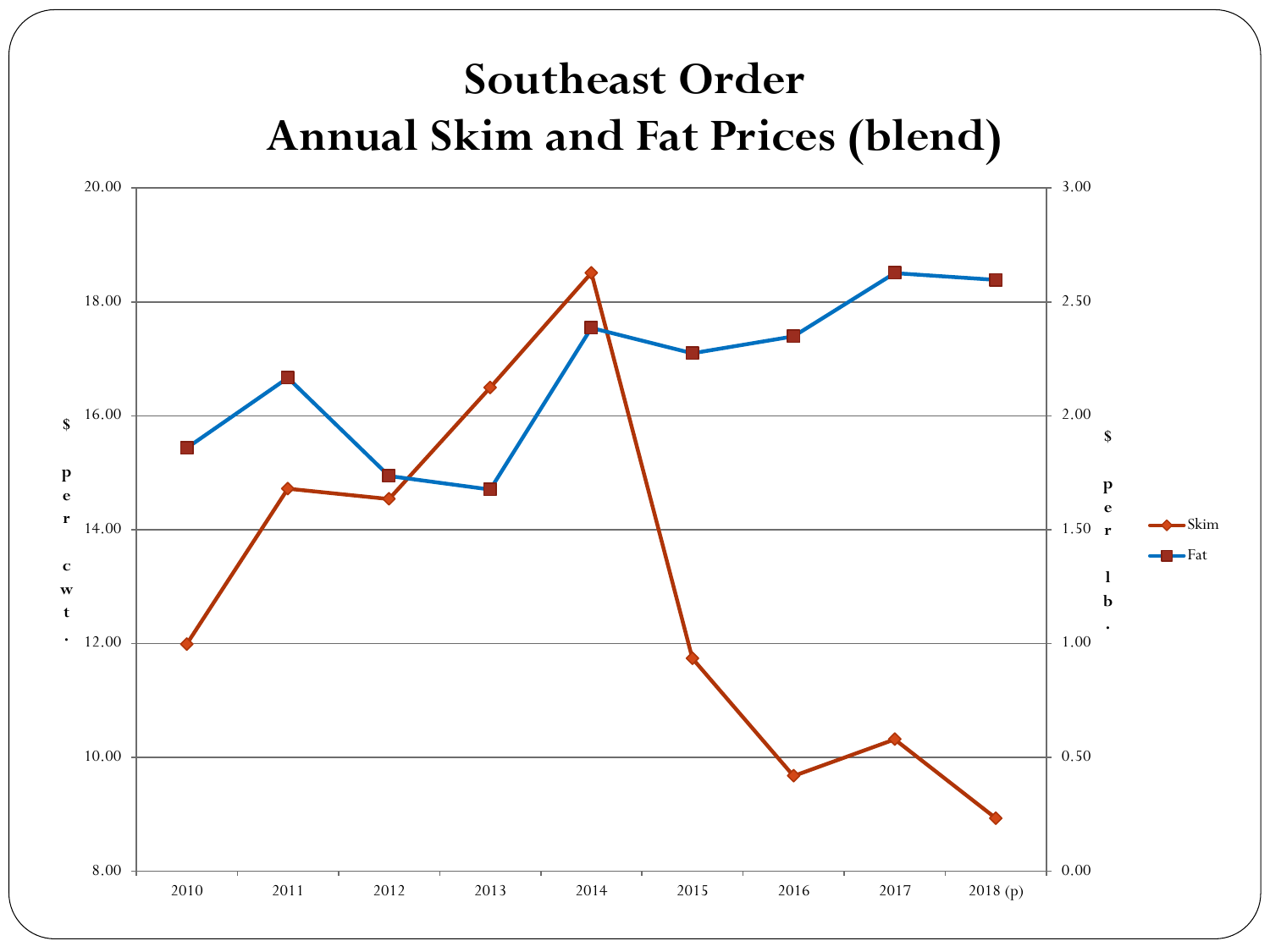#### **Southeast Federal Order Fat and Skim Percent of Blend Price (3.5%)**

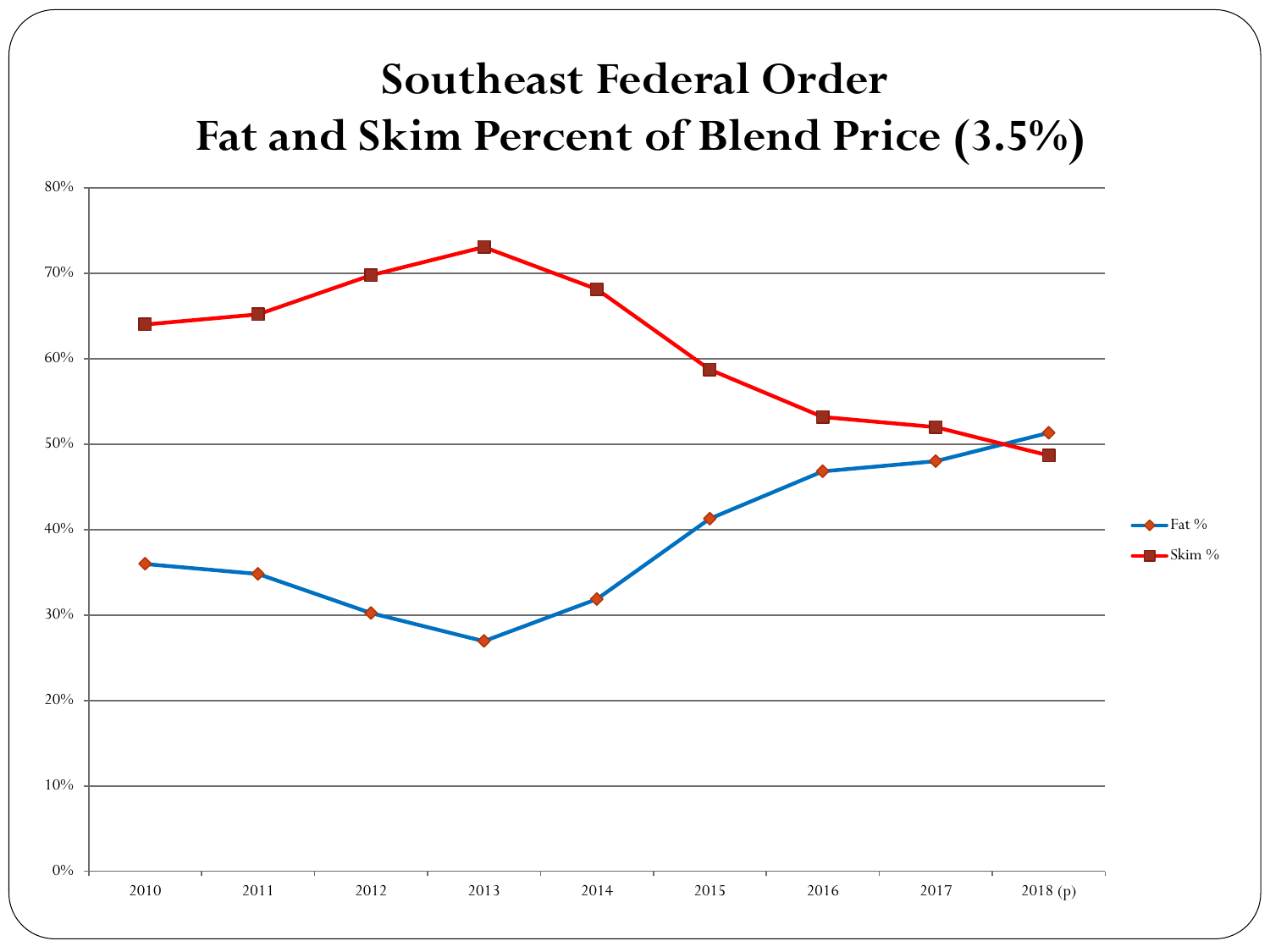#### FEDERAL ORDER BLEND @ test minus MAILBOX PRICE

| Year                         | Appalachian (\$cwt.) | Florida<br>(S/cwt.) | Southeast (\$/cwt.) |
|------------------------------|----------------------|---------------------|---------------------|
| 2010                         | $-$ \$0.22           | $-$ \$0.89          | $-$ \$0.04          |
| 2011                         | $-$ \$0.43           | $-$ \$0.97          | $-$ \$0.33          |
| 2012                         | $-$ \$0.61           | $- $1.09$           | $-$ \$0.55          |
| 2013                         | $-$ \$0.51           | $-$ \$0.79          | $-$ \$0.59          |
| 2014                         | $-$ \$0.51           | $-$ \$0.99          | $-$ \$0.72          |
| 2015                         | $- $1.01$            | $-1.96$             | $-$ \$1.56          |
| 2016                         | $-$ \$1.02           | $-$ \$2.27          | $-$ \$1.78          |
| 2017 (January-<br>September) | $-$ \$1.53           | $-$ \$2.34          | $-$ \$2.15          |